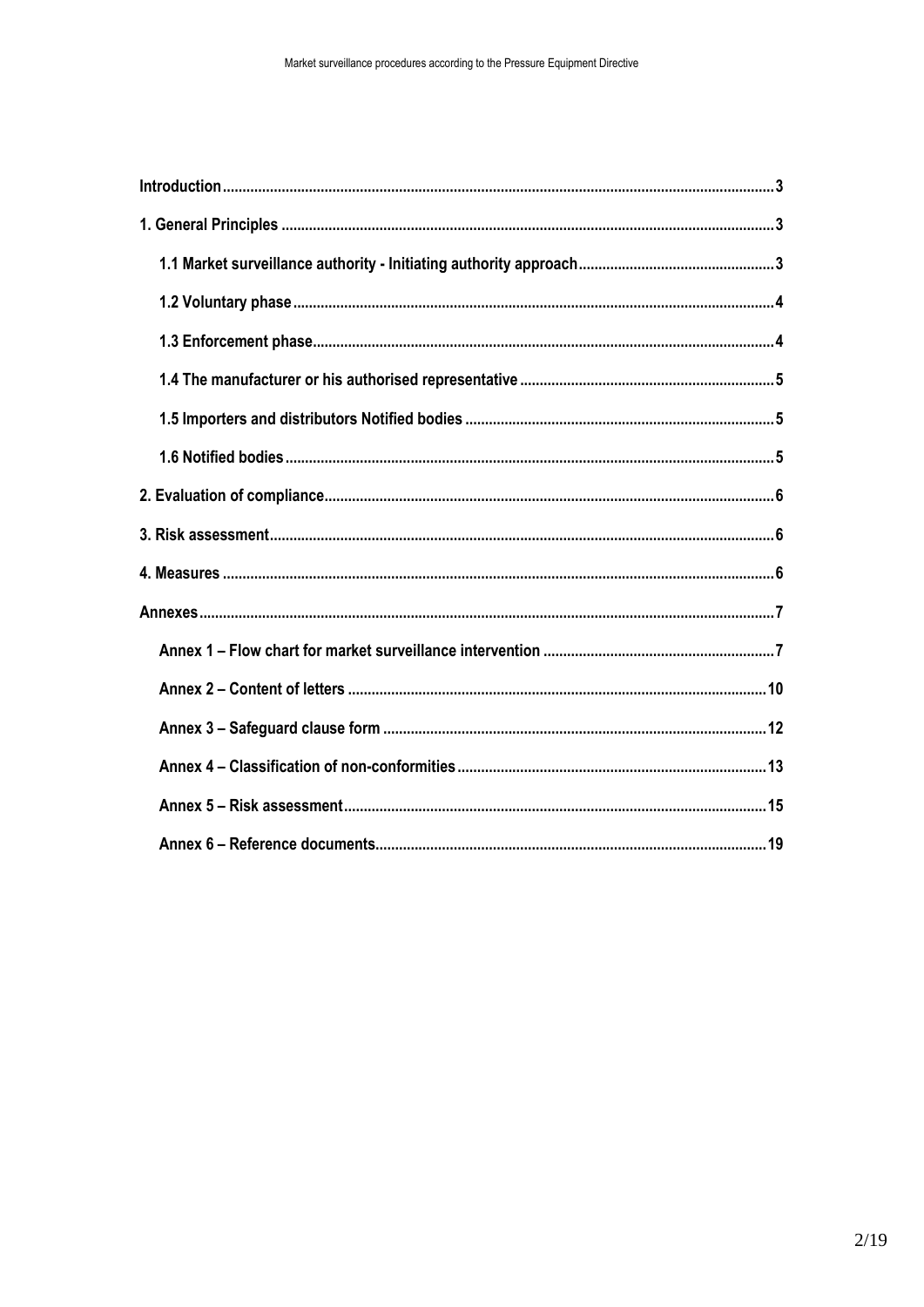## **Introduction**

Enforcement of Community legislation is an obligation of every Member State (MS).

Market surveillance is one important way to fulfill this obligation. It is therefore the responsibility of public authorities.

The objective of market surveillance is on one hand to ensure the availability of safe products in compliance with EU legislation and the other hand to create a level playing field for enterprises.

Each MS can decide upon the infrastructure of its market surveillance but the authorities need to have the necessary power, resources and competence. They must be able to act in an independent way respecting the principle of proportionality.

The working group of the MS and the Commission for **Ad**ministrative **Co-**operation in the field of pressure equipment - the PED ADCO Group - set up a temporary working party consisting of representatives from France, United Kingdom, Norway and Germany in order to develop a good practice guide to harmonise market surveillance in the area of the Pressure Equipment Directive (PED)<sup>1</sup> and the Simple Pressure Vessel Directive (SPVD)<sup>2</sup> .

This group has drawn up this document on the basis of a pattern of the Machinery ADCO Group with the same intention. The group recommends this guidance is reviewed periodically to update it with all relevant developments (EU legislation, experience, etc.).

## **1 General Principles**

Market surveillance should be seen in the context of solving issues at a European level. The main principle is to enhance cooperation between market surveillance authorities, between and within MS. To promote this, MS should participate in ADCO groups and seek to use specific tools to exchange relevant information (e.g. via RAPEX, ICSMS, CIRCA, etc.). In an environment of a globalised market it is very important to work together, also in the field of market surveillance (such as on the basis of an adequate exchange of experiences and cross border projects supported by the Commission). Market surveillance is normally based on surveillance programmes drawn up by member states and reactive market surveillance cases.

## **1.1 Market surveillance authority – initiating authority approach**

The market surveillance authority who has found the non-compliant product on their market ( 'Initiating authority' hereinafter referred to as '**MSA1**') should normally handle the case and try to solve it at a european level in cooperation with other members states. .

The principle is that $3$ :

- a) Successful market surveillance depends on cooperation between the various market surveillance authorities (MSA).
- b) MSA1 is required to take action to remedy the situation for their jurisdiction.
- c) MSA1 should strive to completely resolve the problem.
- d) For reference, information sharing and awareness raising, the ADCO group and also other ways (e.g. ICSMS, RAPEX, CIRCA, etc.) should be used.
- e) MSA1 should make early contact with the market surveillance authority responsible for the relevant economic operator (hereinafter referred to as '**MSA2'**) to alert them of the issue and set up contact points for the further exchange of information.
- f) MSA2 should assist MSA1 in the collection of information if it is required.
- g) If after pursuing the case MSA1 having followed the approach in  $a$ ) e) above is still not satisfied that the European supply aspect has been adequately addressed by the relevant economic op-

1

<sup>1</sup> Directive 97/23/EC of 29 May 1997 concerning pressure equipment

<sup>2</sup> Directive 2009/105/EC of 16 September 2009 relating to simple pressure vessels

 $3$  See also Annex 1 and 2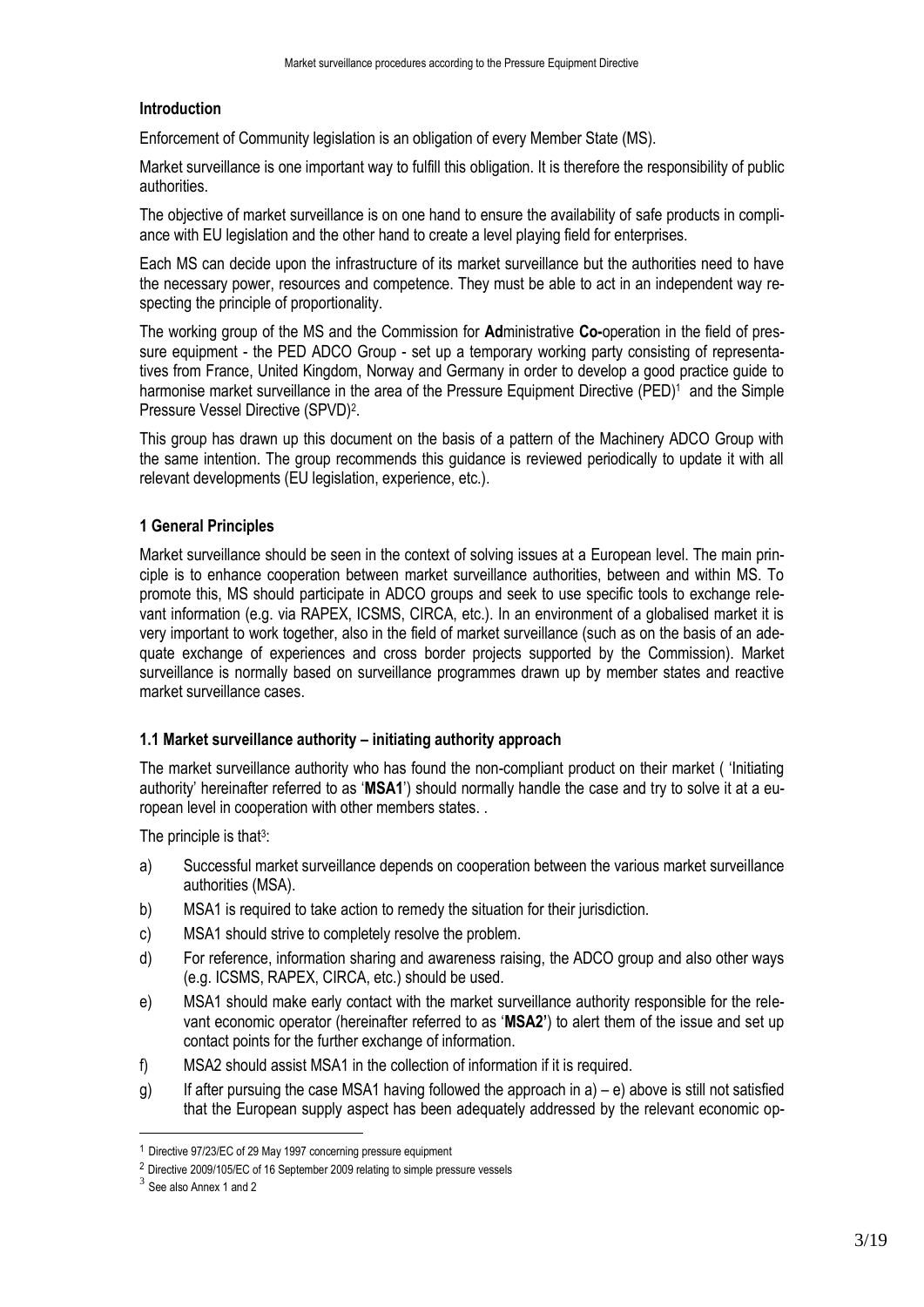erator, it should raise the matter with MSA2 and inform the other MSAs, for instance by using ICSMS and ADCO

- h) Tthe safeguard action route will need to be taken by MSA1.if it is not solved voluntarily.
- i) MSA2 should then resolve the matter with its manufacturer/importer in respect of a supply other than in MSA1.

#### **1.2 Voluntary phase**

Regulation No 765/2008/EC and Decision No 768/2008/EC specify that the MSA should request the relevant economic operator to solve the problem voluntarily.

→ *Since it is only the manufacturer that is responsible for full compliance with the PED / SPVD, he should be requested to solve the problem within a reasonable time limit.*

The MSA should be in dialogue with the relevant economic operator in the 'voluntary phase'. The economic operator should, if necessary, be requested to solve the problem on a European level, and not only in the MS where the violation was discovered.

In the voluntary phase the MSA makes a formal inquiry to the relevant economic operator (in general, the manufacturer).

The MSA explains which shortcomings they have found. It asks for the relevant part of the technical file, and asks for comments.

The MSA should also indicate which measures it expects the economic operator to take (corrections, sales stop, withdrawal, recall). MSA may ask the relevant economic operator to modify the pressure equipment / simple pressure vessel in order to bring it into compliance with the PED / SPVD, but the MSA should never request a specific method for doing so. If possible, the economic operator should be given the opportunity to decide whether he wants to modify the pressure equipment / simple pressure vessel or to stop the sale and withdraw or recall it if there is a safety risk. **It is noted that currently the PED / SPVD does not give power of recall.** This is a requirement of Regulation No 765/2008/EC For consumer products the General Product Safety Directive, implemented in national legislation, also gives some powers of recall that can be used.

When the facts of the first evaluation are available, or the reply dead line has expired, the MSA makes a 'Conclusion on the inquiry', stating the shortcomings, and requesting the relevant economic operator to solve the problem voluntarily within a given time limit. A Copy of the correspondence and the conclusion on the inquiry should be sent to the MSA in the MS of the economic operator (MSA2) for information. Depending on the case, MSA2 may contact the manufacturer (and follow up in writing) to make sure that he takes the necessary measures. A Copy of the conclusion on the inquiry should also be sent to the importer, distributor and Notified Body, in order to make them aware of the MSA's opinion.

When the MSA is making an evaluation of compliance against the applicable directives, initial information about the case should be sent to the other MSA (e.g. by CIRCA, ICSMS, etc.), and afterwards the information must be updated as the case progresses. **This is important as it can prevent another MS wasting resources.** Further, a RAPEX<sup>4</sup> notification must be made where a serious risk has been identified and confirmed.

## **1.3 Enforcement Phase<sup>5</sup>**

1

If the relevant economic operator doesn't solve the problem within the given time limit, the MSA (MSA1) must inform him of its decision, citing the breach of law in the MSA's country, but asking in the accompanying letter that the breach of the PED / SPVD is addressed in all EU/EFTA MS.

<sup>4</sup> Community Rapid Information System (RAPEX).

<sup>5</sup> Enforcement phase covers everything from warning letters (explaining the decision of the MSA that is required to be addressed by the Manufacturer) to sanctions notices and the resulting "safeguard action procedure".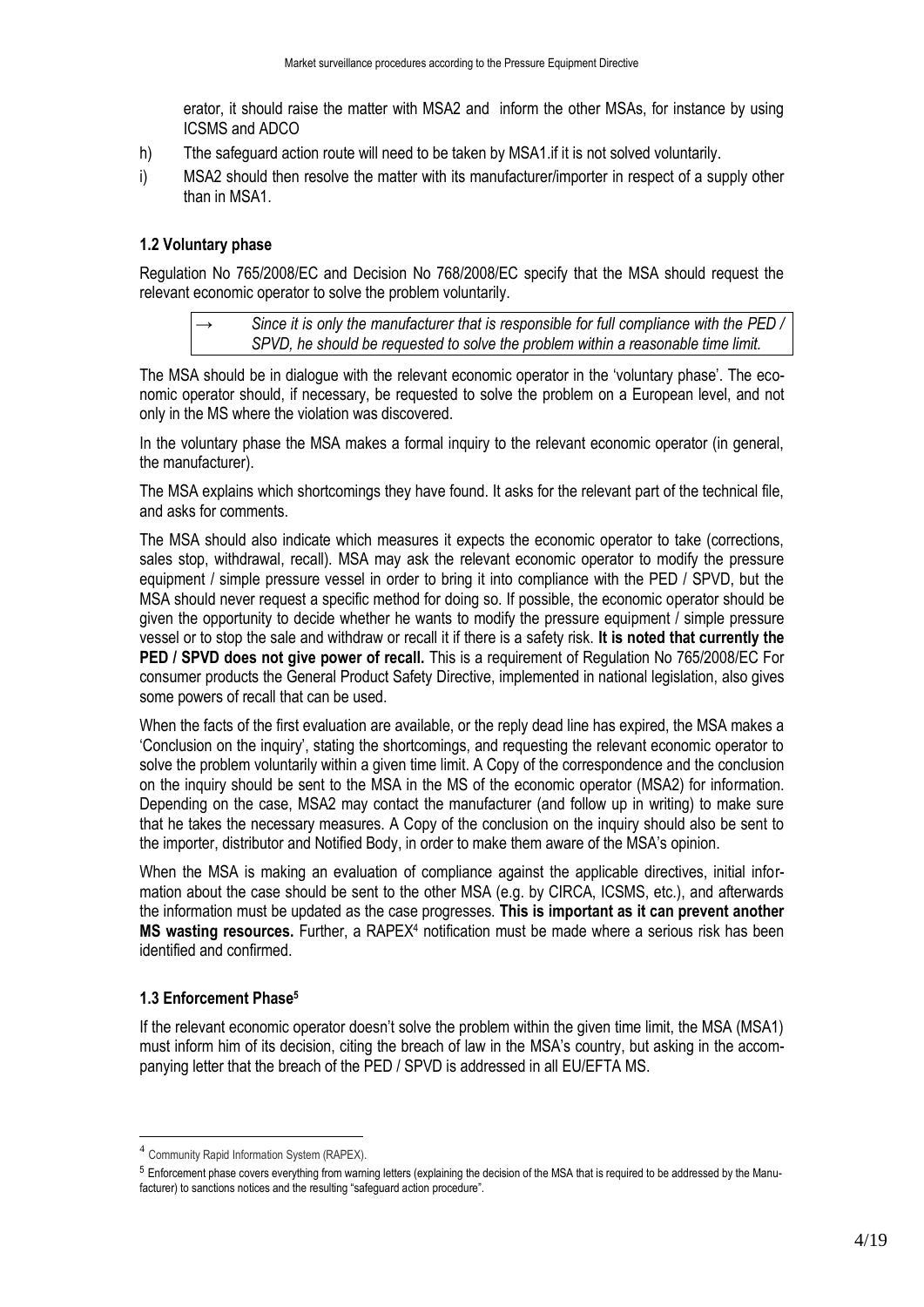. If the pressure equipment has been manufactured or sold in another MS, the safeguard action must be notified to the COM and the other MS by using the form in annex 3.

The MSA (MSA1) can only take legal action in its own country (e.g prosecute) against an economic operator located in another MS, for an offence committed in its country. Less formal enforcement such as letters and other 'notices' can be used to explain the legal remedies (e.g safeguard action) that will be taken if the relevant economic operator does not stop the breach. If the economic operator continues to supply to other MS, the MSA (MSA2) situated in that Member State must take action to stop this continued breach after the COM has given their opinion of the safeguard case.

#### *Enforcement actions*

Enforcement action concerning a non-compliant product can take a number of forms, and this will also depend on the Member State's legal system. Provided the supply was into the Member State concerned then legal enforcement, by the MSA, is possible. Importantly, no other Member State can take this enforcement action as the offence is not in their legal jurisdiction

Legal action by the MSA will instigate a Safeguard Action. If the Commission find the enforcement by the MSA was correct, it will result in a Commission Decision. This Decision will require all Member States to take action in their Member State concerning the non-conformant product. This consequence due to the Safeguard Action should be explained to the legal entity by the MSA concerned so the legal entity fully understands the legal implications. This may help and make more likely better cooperation and voluntary action across the whole EU/EEA.

#### **1.4 The manufacturer or his authorised representative**

It is solely the manufacturer<sup>6</sup> or his authorised representative<sup>7</sup> who can be held responsible for compliance of pressure equipment / assembly / simple pressure vessel with the essential safety requirements of the applicable directive and has to apply the relevant conformity assessment procedure(s).

Therefore, a decision that a pressure equipment / assembly / simple pressure vessel is not in compliance with the PED / SPVD should normally not be taken before the manufacturer or his authorised representative has had the opportunity to present his technical file and give their comments.

If rapid intervention is required to avoid serious risk, the manufacturer or his authorised representative should be heard afterwards, and, if necessary, the decision has to be re-evaluated.

#### **1.5 Importers and distributors**

The PED or SPVD do not contain obligations for importers and distributors. Requirements towards these economic operators are laid down in Decision No 768/2008/EC, except obligations concerning translation of declarations and instructions (the person importing pressure equipment into a language area must translate the relevant documents into the official language). PED guideline 9/21 must also be taken into account when translations of instructions and markings are provided.

Once the appropriate directives are brought into line with the Decision No 768/2008/EC, then there will be other duties imposed on importers and distributors, until that time national legislation determines what an importer and a distributor can be required to do. MSA's interventions should be proportionate and target the relevant economic operators in relation to the obligations they have in a given case.

## **1.6 Notified Bodies**

1

If a Notified Body (NB) has been involved in the conformity assessment process of the pressure equipment / simple pressure vessel, it should be heard before making a conclusion on the inquiry or a decision (certificates from NBs do not give a presumption of conformity). A copy of the conclusion letter and/or a decision against the economic operator should also be sent to the NB, with a request to withdraw its approval (and any relevant certificate), and a copy should be sent to the notifying authority.

<sup>6</sup> see Article 2 (3) of Regulation No 765/2008/EC

<sup>&</sup>lt;sup>7</sup> see Article 2 (4) of Regulation No 765/2008/EC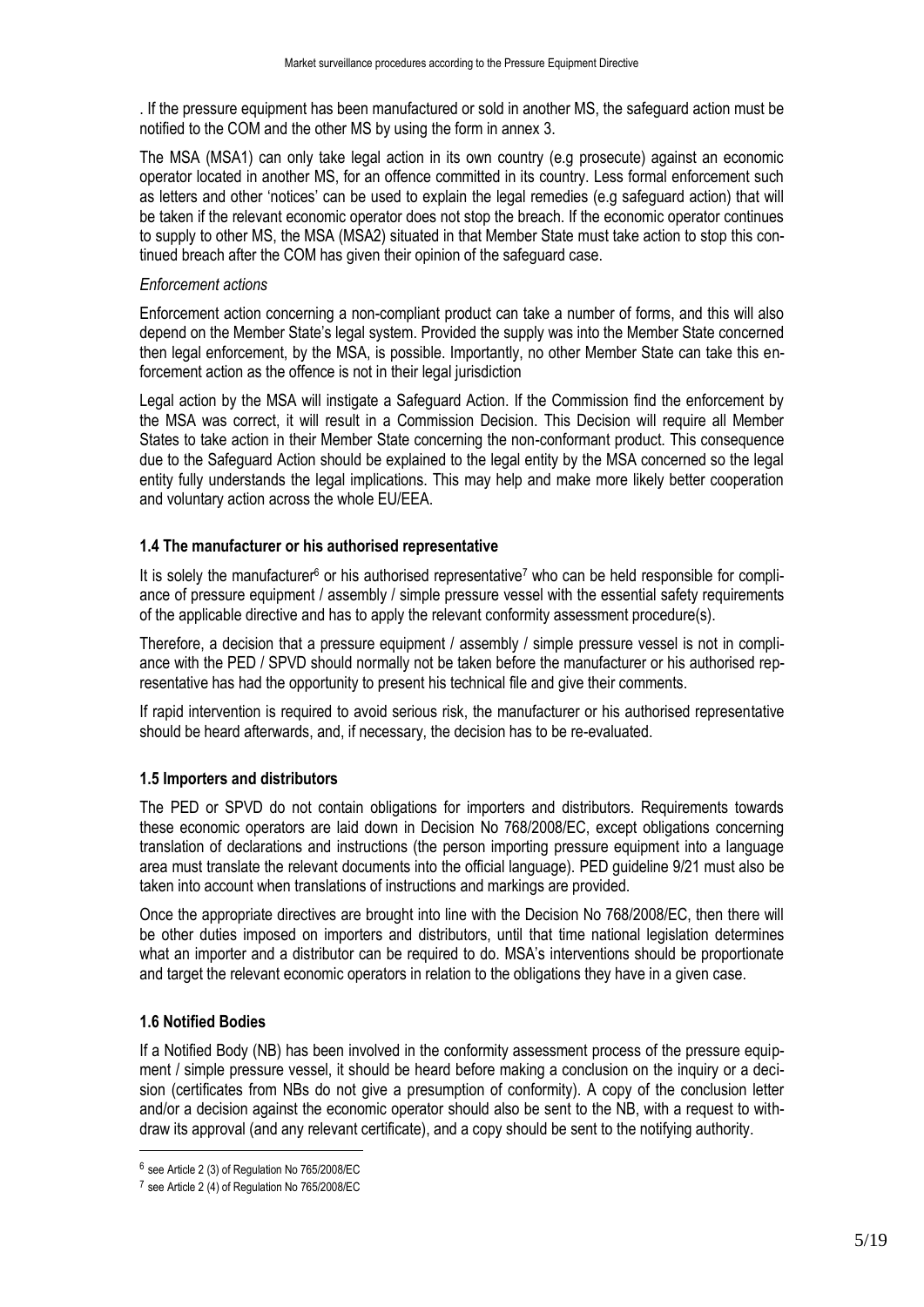## **2. Evaluation of compliance**

The MSA evaluates the compliance with the relevant requirements of PED / SPVD (considering the non-compliance and any other apparent defects). This can be performed / treated in collaboration with the economic operator. The MSA shall try to obtain all necessary documents, relating to the conformity assessment of the product and its distribution.. Depending on circumstances the MSA may seek information from the relevant notified body about its assessment of the product or production process conformity.

The MSA, when seeking to rely on tests performed by the economic operator for regulatory purposes, should determine the tests to be performed and the choice of the laboratory to be used (it is advisable that the testing facility be accredited according to EN ISO/IEC 17025).

#### **3. Risk Assessment**

Pursuant to Art. 20 of Regulation No 765/2008/EC the decision whether or not a product represents a serious risk shall be based on an appropriate risk assessment which takes account of the nature of the hazard (caused by the existing non-conformity of the product) and the likelihood of its occurrence. Further, no risk assessment is required for formal non-compliances (see annex 4 point 1).

Regulation (EC) No 765/2008 does not require that a specific methodology be used. However, RAPEX guidelines have been established (Decision of the Commission 2010/15/EU) to harmonise practices for consumers products. For industrial products, the risk assessment must also take into account all relevant factors.

Beside the above mentioned decision a short guidance can be found in annex 4. An online tool for RAPEX is provided by the Commission under:<http://europa.eu/sanco/rag/> . Examples are provided in annex 5.

## **4. Measures**

The MSA shall take appropriate actions in accordance with the level of risk (principle of proportionality) and in accordance with National and European legislation. Indicative measures that can be taken are mentioned in the following table.

| <b>Indicative Measures</b>     |                                                                                                                                                                                                                                                                                                                                                                                                                                                                                    |
|--------------------------------|------------------------------------------------------------------------------------------------------------------------------------------------------------------------------------------------------------------------------------------------------------------------------------------------------------------------------------------------------------------------------------------------------------------------------------------------------------------------------------|
| Restrictive<br>measure         | Depending on the level of risk, and if the national regulation allow, the MSA decides<br>to require a ban / withdrawal / recall of the equipment from the market by the eco-<br>nomic operator.<br>Withdrawal has to be considered when the equipment does not comply with ESRs<br>mentioned in annex 4.                                                                                                                                                                           |
| Corrective<br>measure          | The economic operator can be required to take corrective actions to bring the equip-<br>ment into compliance (e.g. modification of the minimum allowable temperature, etc.).<br>These measures shall be submitted to the MSA. In such cases, modifications of the<br>equipment can be assessed by the notified body involved in the conformity assess-<br>ment. MSA should then review the analysis of the notified body and the updated cer-<br>tificates as proof of compliance. |
| Information to<br>the<br>users | The user of the equipment must be informed of the risk of injury or other damage by<br>the economic operator and actions, agreed by the economic operator and the MSA,<br>to be taken to avoid them.                                                                                                                                                                                                                                                                               |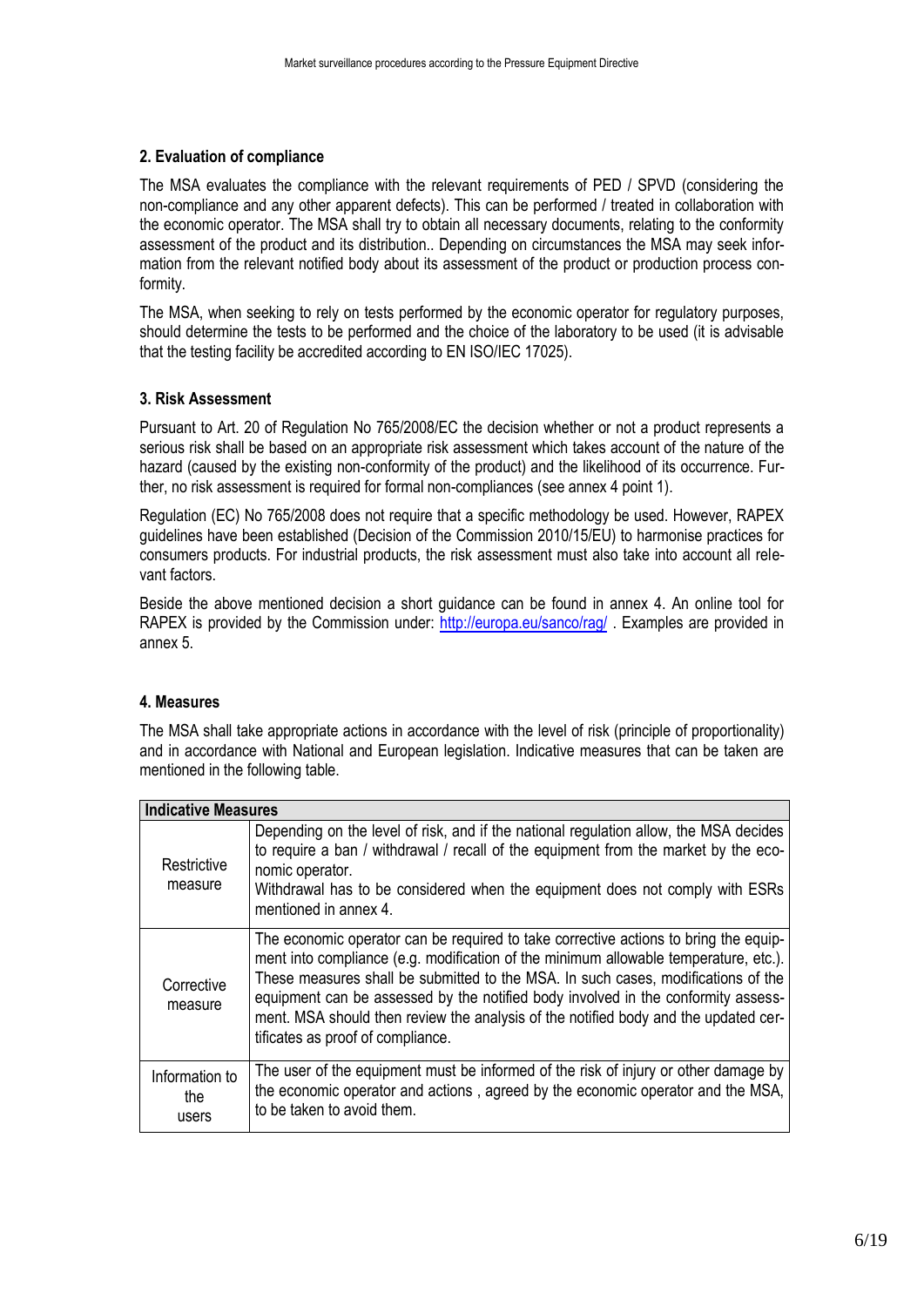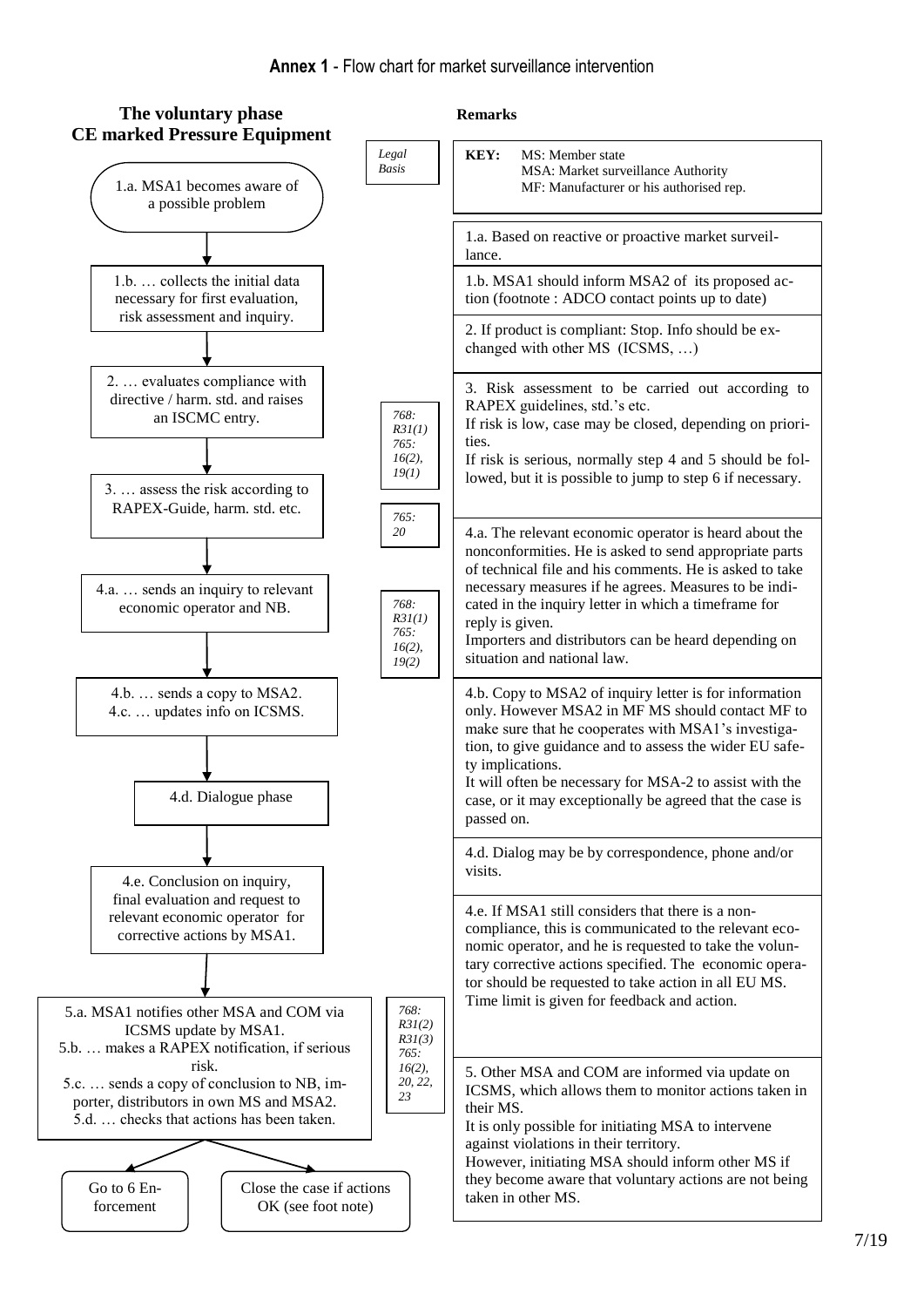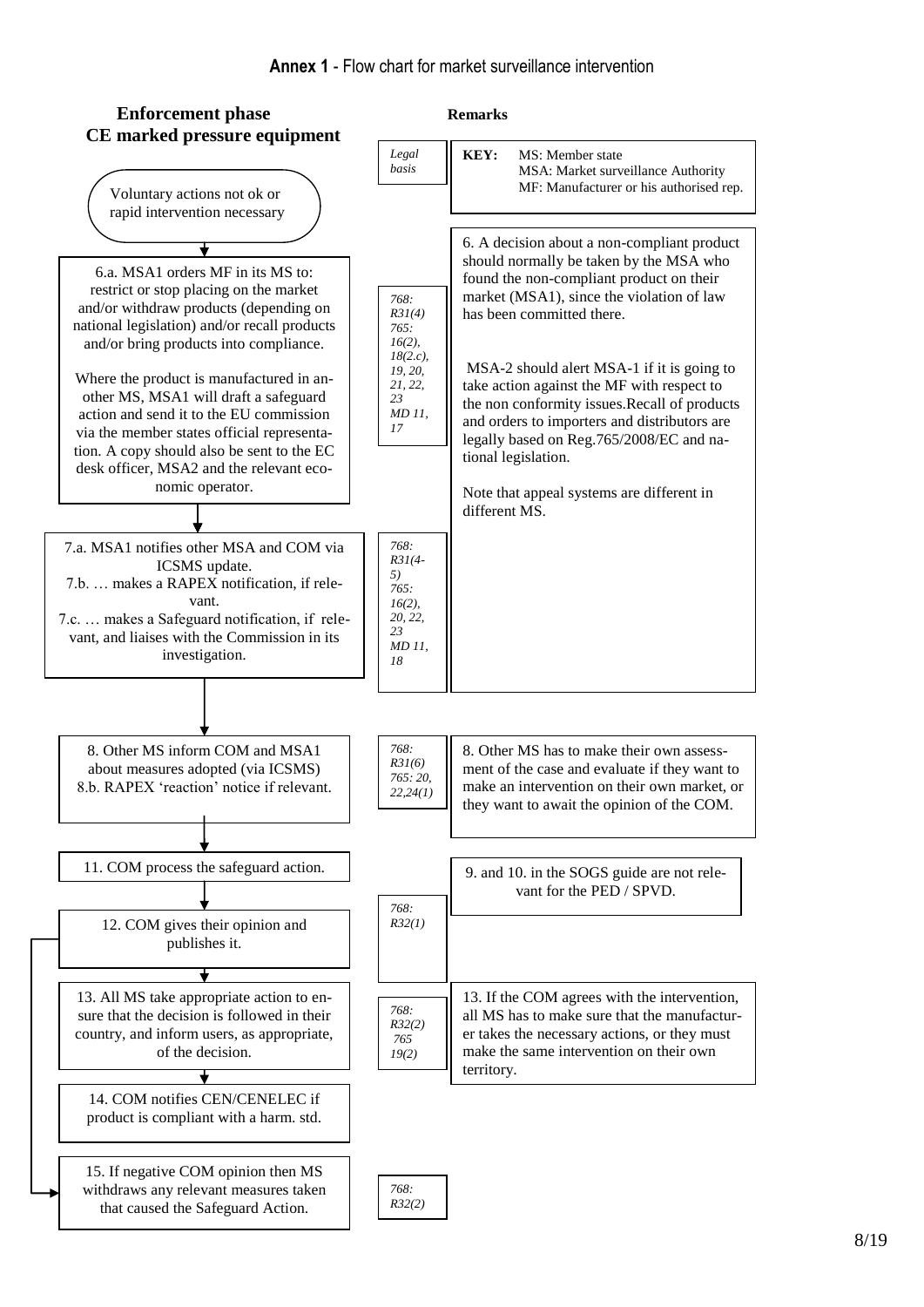## **Notes to the flow chart:**

Checklists should be drafted to address relevant points, e.g. listing typical data to be collected in relation to point 2.

In annex 2, guidance is given for the content of following letters:

- Inquiry to the relevant economic operator (flowchart pt. 4.a) incl. annex I to the inquiry, listing the shortcomings in a table
- $\bullet$  Inquiry to NB (flowchart pt. 4.a)
- Conclusion on inquiry (flowchart pt. 4.e.)
- Information of MSA2 (flowchart pt. 4.b.)
- Decision against the MF (flowchart pt. 6).

Guidance concerning closure of a case:

- Normally a written letter from the economic operator, declaring which corrective actions he has taken, is considered to be adequate to close the case. Depending on circumstances it may be necessary to confirm that the corrective actions has been carried out.
- If the economic operator informs the MSA that he will change the product before future deliveries, the case can be closed (in this respect). Note, the MSA should take care not to imply any approval of the new design. If the modified product is non-compliant, this is a new case.
- It should be investigated if there are similar products from other MF's on the market, where market intervention is also necessary.

Note to point 12, COM opinion: (check with the commission)

• The COM does not need to give their opinion if the manufacturer follows the order and brings the product into compliance in all MS before the opinion is published.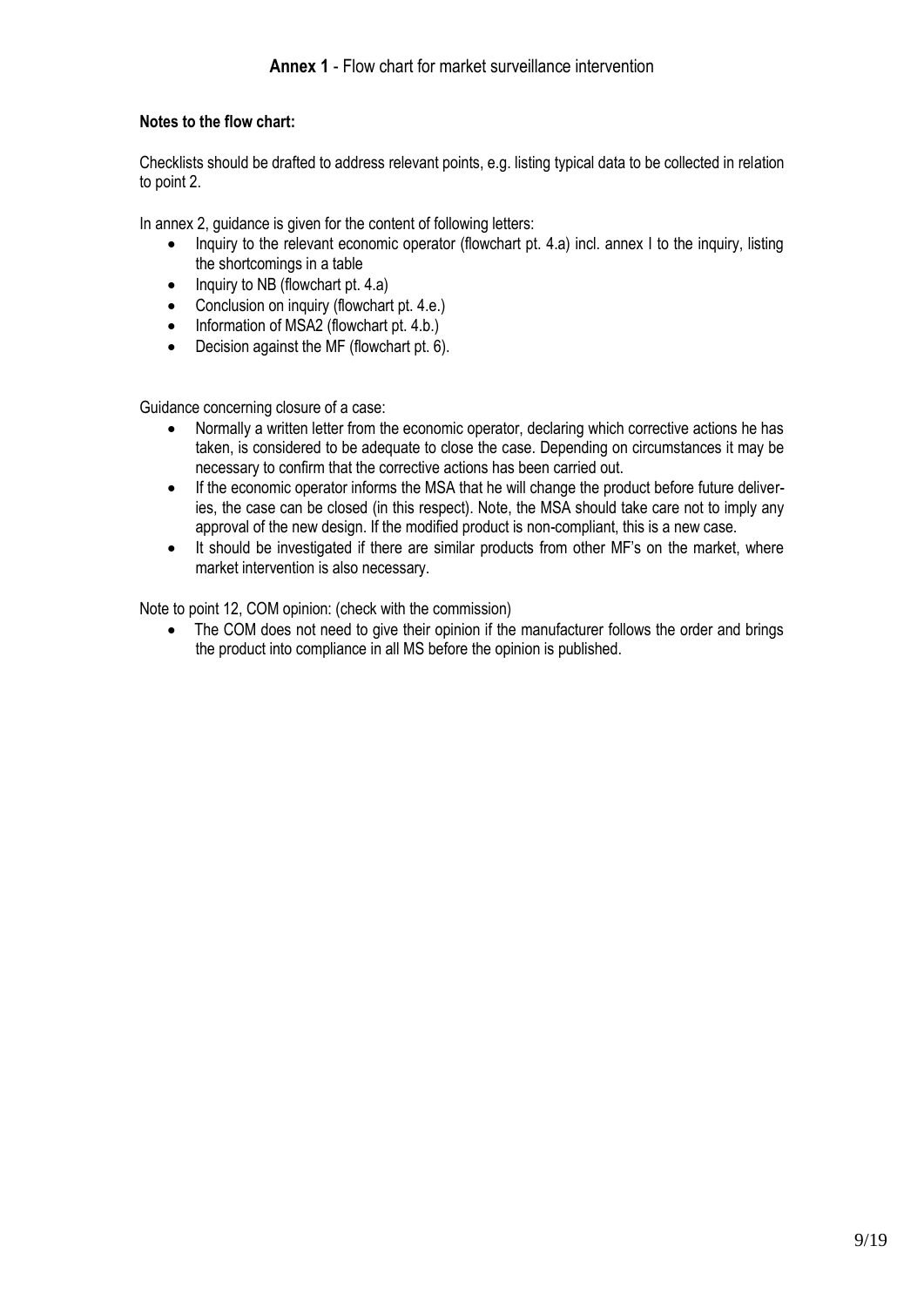## **Key items relating to an inquiry letter to the relevant economic operator (flow diagram pt. 4.a.).**

- $\triangleright$  Identification of the authority and their competence according to the applicable directive
- $\triangleright$  Identification of the economic operator and the product concerned (Details should be listed in an annex).
- $\triangleright$  Description of legislation and breaches observed (Details should be listed in an annex).
- $\triangleright$  Information about the obligations of the economic operator according to the applicable directive
- $\triangleright$  Requested measures to be taken voluntarily, if the economic operator agrees that he is responsible for the non-conformities
- $\triangleright$  Requested response from the economic operator containing:
	- comments on the observations made by the authority
	- comments on the alleged breach of legislation, explained in the above, information about the measures the economic operator intends to initiate to meet his obligations under the PED / SPVD, including a time frame for implementation
	- relevant technical documentation etc. on conformity assessment, and other information relevant for the case [specify if possible]
	- list of the distributors to whom the economic operator has supplied products of the same type.
- $\triangleright$  A specified date for response
- $\triangleright$  Information about further steps and possible consequences
- $\triangleright$  A copy of the letter should be sent to
	- the NB, if such a body has assisted
	- the foreign MSA, if the MF is domiciled in another MS
	- importer and distributor depending on the case

## **Key items relating to the letter with inquiry to NB (flow diagram pt. 4.a.).**

- $\triangleright$  Identification of the authority and their competence in according to the applicable directive
- $\triangleright$  Identification of the MF and the product concerned (Details should be specified in an annex, e.g. by enclosing a copy of the inquiry letter to the manufacturer).
- $\triangleright$  Description of legislation and breaches observed (Details should be listed in an annex).
- $\triangleright$  Information about observations concerning the role of the NB
- $\triangleright$  Requested response from the NB containing:
	- copy of the EC Type examination certificate, the test report made by the NB and if necessary relevant technical documentation in possession of the NB
	- comments on the observations made by the authority
	- comments on the alleged breach of legislation
- $\triangleright$  A specified date for response

## **Key items relating the information letter to the MSA in MF's country 'MSA2' (flow diagram pt. 4.b.).**

- $\triangleright$  Identification of the authority
- $\triangleright$  Identification of the MF and the product concerned. (Details to be specified in an annex by enclosing a copy of the inquiry letter to the MF)
- $\triangleright$  Description of legislation and breaches observed. (Details to be specified in an annex by enclosing a copy of the inquiry letter to the MF)
- $\triangleright$  Information about future steps planned to be taken

## **Key items relating to the letter to the economic operator with conclusion on the inquiry (flow diagram pt. 4.e.).**

- $\triangleright$  Identification of the economic operator and the product concerned
- $\triangleright$  Reference to the inquiry letter with case details (could be attached as an annex)
- $\triangleright$  Information about new details not covered by the inquiry letter, e.g. dialog, visits etc.
- $\triangleright$  Reference to economic operator's response to the inquiry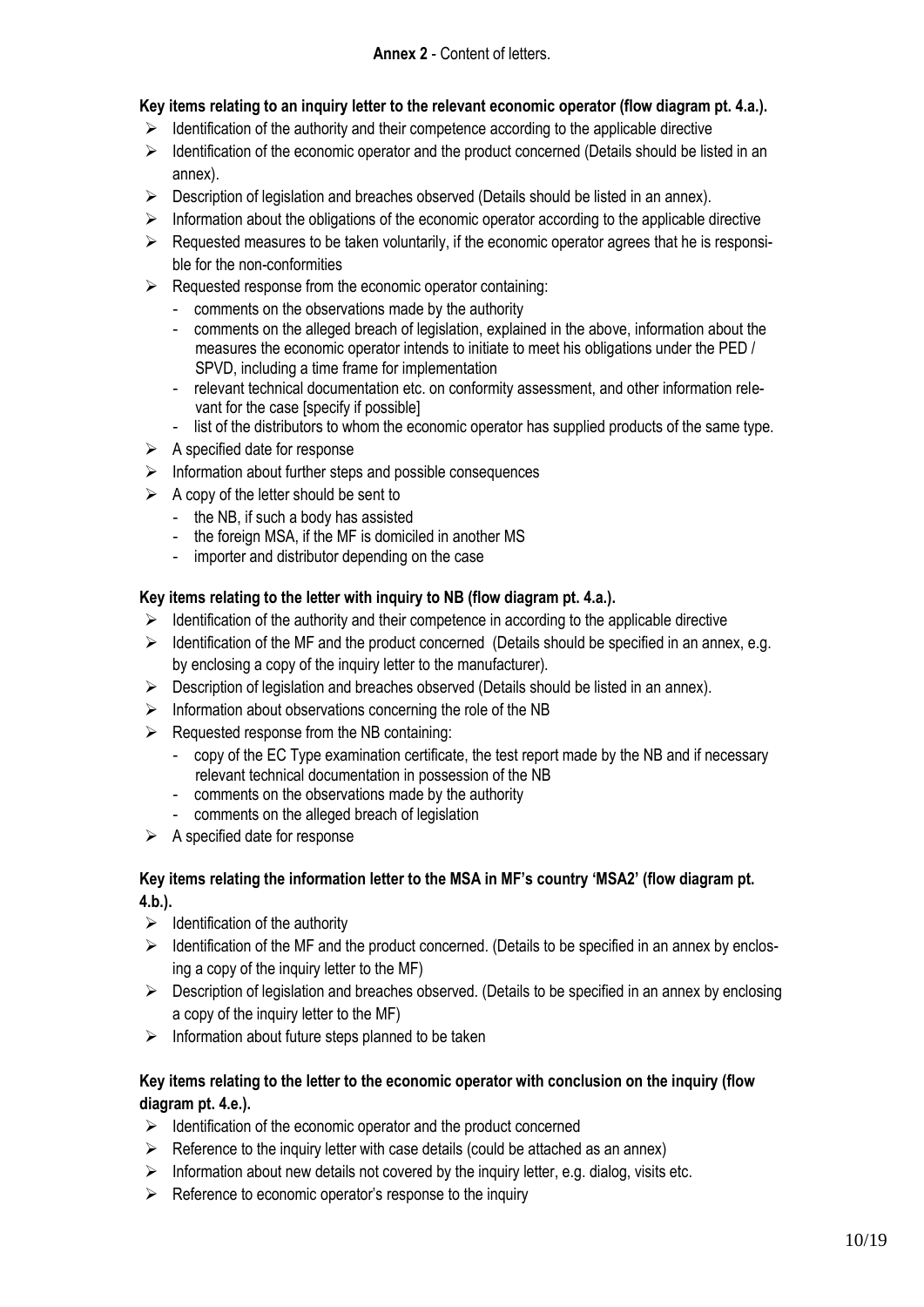## **Annex 2** - Content of letters.

- $\triangleright$  Final assessment and evaluation by the authority
- $\triangleright$  Requested measures to be taken voluntarily by the economic operator
- $\triangleright$  A specified date for implementation of requested measures and confirmation response
- $\triangleright$  Information about further steps and possible consequences (if required)
- $\triangleright$  A copy of the letter should be sent to
	- the NB, if such a body has assisted
	- the foreign MSA, if the MF is domiciled in another MS

importer and distributors in the MSA's own country.

NOTE: examples of letters can be found in the Good Practice Guide on Market Surveillance Intervention - Machinery. MD ADCO.2012.38.rev1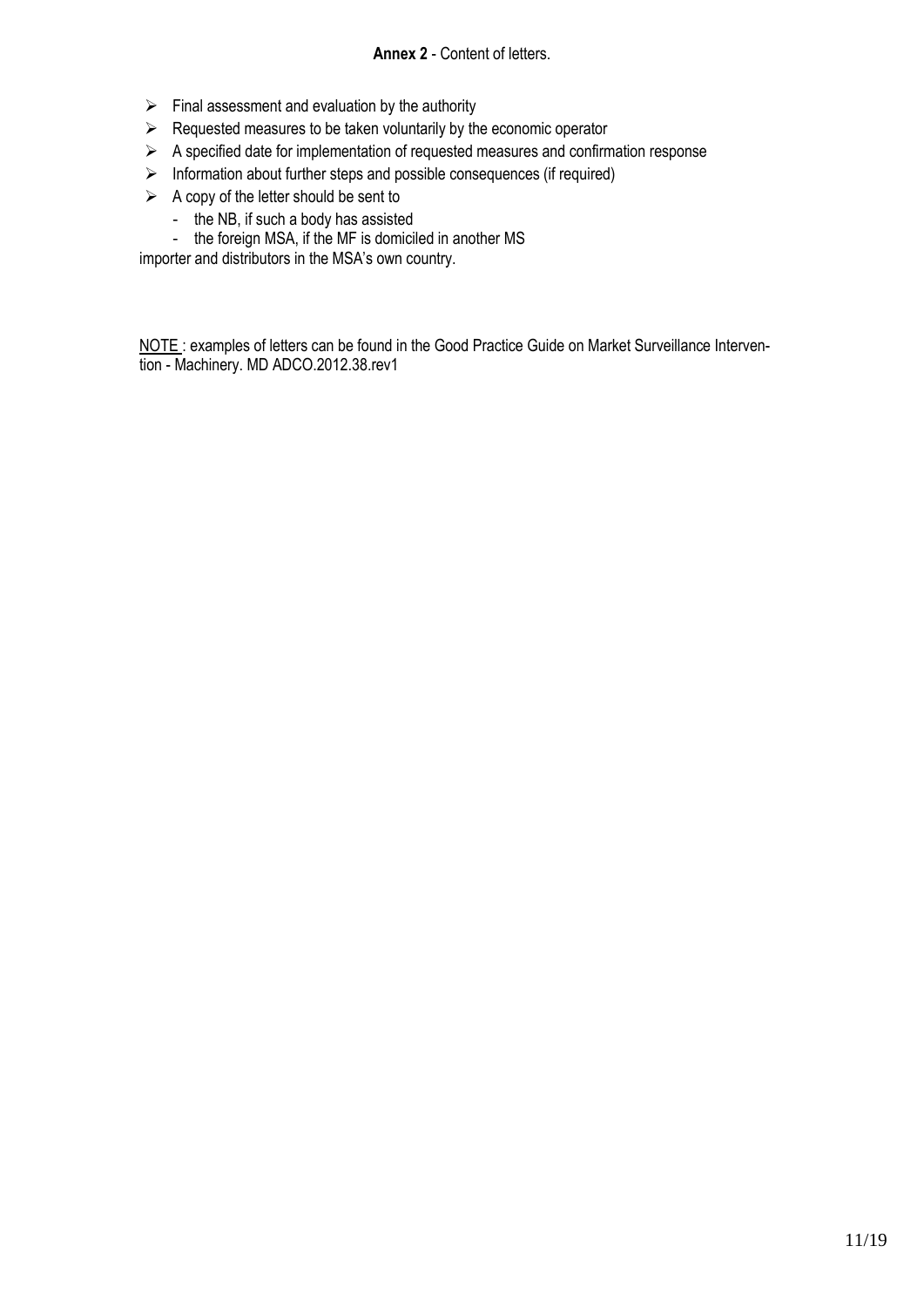#### **Form for information to be forwarded to the Commission and the other Member States on the application of Article 8 of the European Parliament and Council Directive 97/23/CE of 29 may 1997on the approximation of the laws of the Member States concerning pressure equipment. (check with the commission)**

- Note : This form should be sent where a Member State establishes that the CE marking has been affixed to products not complying the essential requirements of the Directive and takes all appropriate measures or prohibit the placing on the market of the product.
- 1. Name of the authority for market surveillance
	- *a)* Member State :
	- *b)* Full name and address, telephone and e-mail address of the department and the competent official supplying the information :
	- *c)* Date :
- 2. Identification of the product
	- *a)* Product category (vessel, piping, …):
	- *b)* Product name :
	- *c)* Model designation :
	- *d)* Name and address of manufacturer or person responsible for placing on the market:
	- *e)* Countries of destination:
	- *f)* Other specific data :
- 3. Marking and declaration of conformity
	- *a)* CE marking with, where appropriate, the identification number of the notified body :
	- *b)* Where necessary, EC Declaration of conformity ( a copy should be annexed) :
- **4.** Details of measures taken.
	- *a)* Type of measure restriction of the placing on the market
		- prohibition of the placing on the market
		- withdrawal from the market :
	- *b)* Date of the measure :
	- **5.** Reasons for measures taken
		- *a)* Non-conformity with the ESRs of the Annex I of the Directive 97/23/CE :
		- *b)* Brief description of faults and nature of hazard/risk identified :
	- **6.** Additional information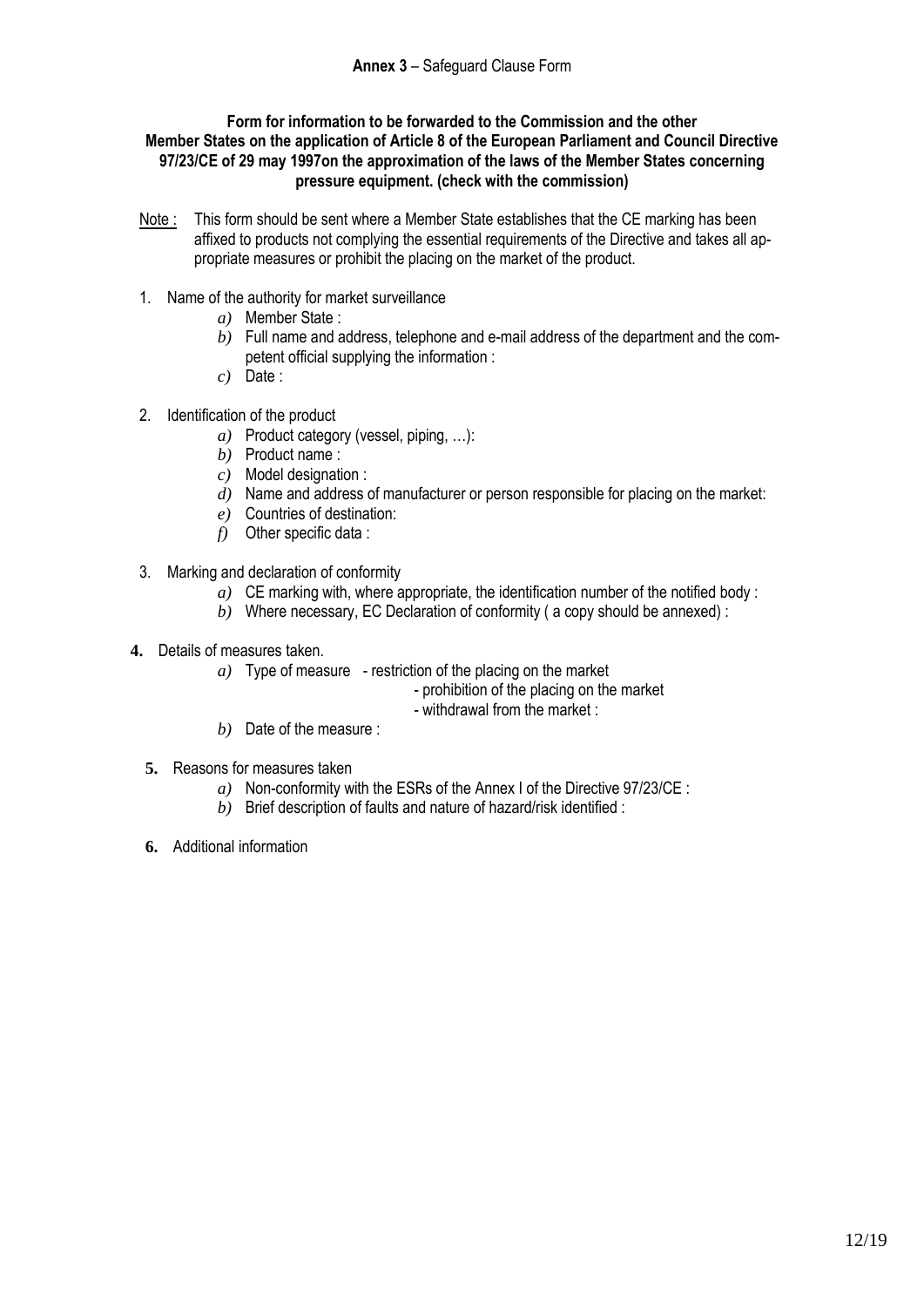## **1 General Classification of non-conformities**

The Blue Guide distinguishes between non-substantial and substantial non-compliance, while Decision No 768/2008/EC introduces formal non-compliances. The following table summarises the different cases (a case by case analysis is however always necessary).

| <b>General classification</b> |                                                    |                                                                                                                                                                                                                                                                                                                                                                                                                                                   |  |
|-------------------------------|----------------------------------------------------|---------------------------------------------------------------------------------------------------------------------------------------------------------------------------------------------------------------------------------------------------------------------------------------------------------------------------------------------------------------------------------------------------------------------------------------------------|--|
| Substantial                   | Non compliance<br>with marking or<br>documentation | This could be an indication that the product does not comply with the<br>ESRs or the conformity assessment procedure has not been applied<br>and consequently, the product may, for instance, endanger health<br>and safety of persons. Such non-compliance is important particularly<br>since it may suggest other areas of non-compliance.                                                                                                      |  |
|                               | Non-compliance<br>with ESRs                        | The product could present a potential or actual risk to the safety of<br>people. In practice, some ESRs in the PED/SPVD are not linked to<br>safety and can be considered as administrative breaches (marking).                                                                                                                                                                                                                                   |  |
|                               | Non-compliance<br>with Modules                     | It has to be assumed an insufficient application of the directive (e.g.<br>choice of the wrong module, evaluation by a body not notified to the<br>commission, )                                                                                                                                                                                                                                                                                  |  |
| Non-<br>Susbtantial           | Minor non-<br>compliance                           | The product has been properly assessed but minor non-compliance<br>remain (Decision No 768/2008/EC) for example :<br>a) the conformity marking has been affixed in violation of xxxx<br>b) the conformity marking has not been affixed<br>c) the EC declaration of conformity has not been drawn up<br>d) the EC declaration of conformity has not been drawn up correctly<br>e) technical documentation is either not available or not complete. |  |

## **2 Specific Classification of non-conformities regarding the PED/SPVD**

Examples of ESRs where non-conformity would lead to the equipment being dangerous:

## **2.1 Design (PED / SPVD)**

| Description                   | The pressure equipment / simpel pressure vessel is not designed for loadings<br>appropriate to its intended use and other reasonably foreseeable operating condi-<br>tions.                                                                                                                                                                                                                                                  |
|-------------------------------|------------------------------------------------------------------------------------------------------------------------------------------------------------------------------------------------------------------------------------------------------------------------------------------------------------------------------------------------------------------------------------------------------------------------------|
| Annex I of the<br><b>PED</b>  | 2.2.1 "design for adequate strength"<br>5 "fired or otherwise heated pressure equipment with a risk of overheating"<br>$\overline{\phantom{0}}$<br>6 "piping"<br>$\overline{a}$<br>7 "specific quantitative requirements" (allowable stress, joint coefficient)<br>$\overline{\phantom{0}}$                                                                                                                                  |
| Annex I of the<br><b>SPVD</b> | 2 "vessel design"<br>$\overline{\phantom{0}}$<br>2.1 "wall thickness"                                                                                                                                                                                                                                                                                                                                                        |
| Examples                      | wall thickness too small<br>inadequate corrosion allowance<br>$\overline{\phantom{0}}$<br>inadequate ambient or operational temperatures<br>lack of a fatigue analysis<br>$\overline{\phantom{0}}$<br>no or inappropriate closures and openings<br>$\overline{\phantom{0}}$<br>loadings due to traffic, wind or earthquake not appropriate considered<br>$\overline{\phantom{0}}$<br>load cycles, cyclic design life<br>etc. |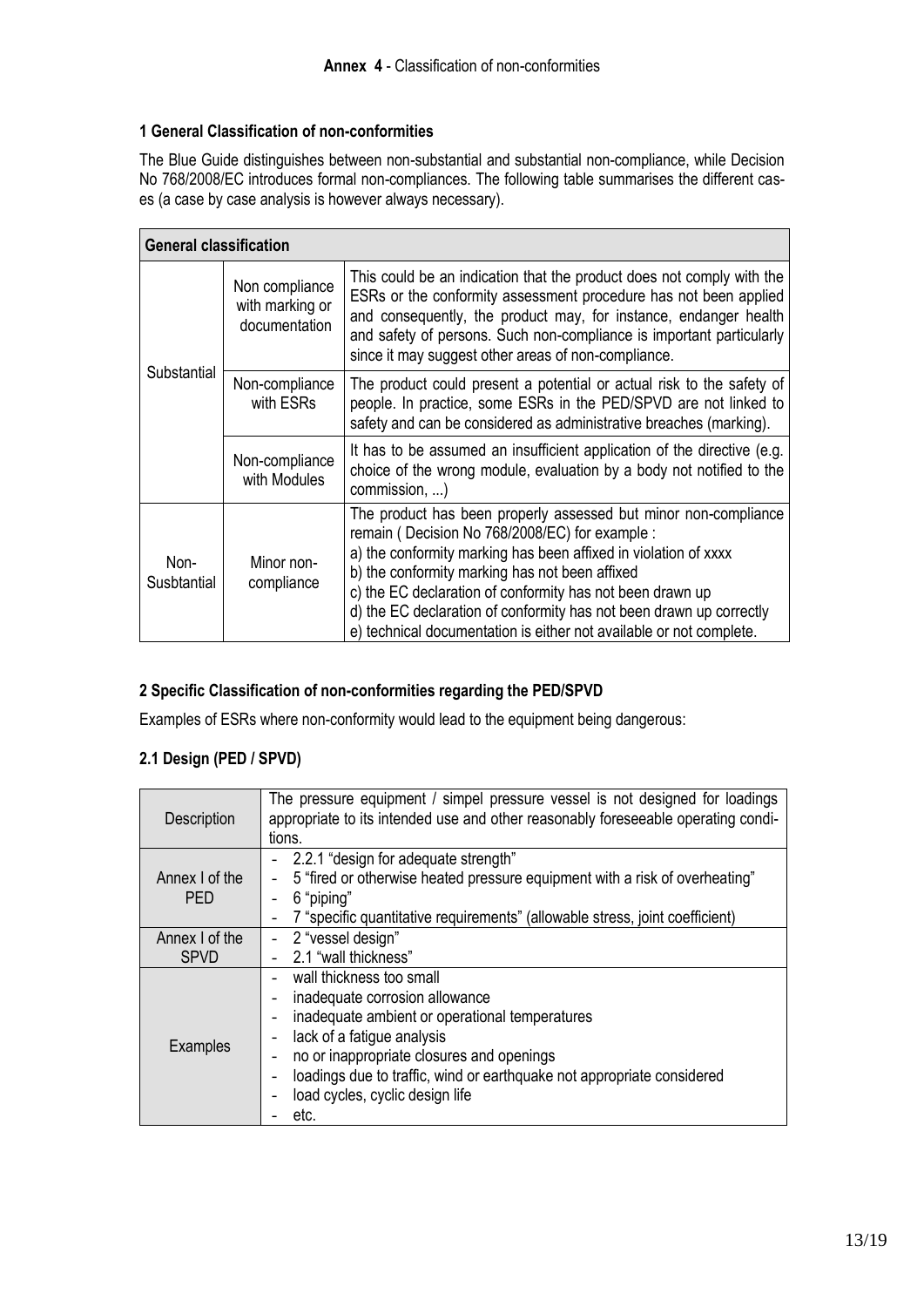## **2.2 Safety accessories (only for PED)**

| Description                  | The pressure equipment or assembly is not designed with appropriate safety ac-<br>cessories to its intended use and other reasonably foreseeable operating condi-<br>tions.           |
|------------------------------|---------------------------------------------------------------------------------------------------------------------------------------------------------------------------------------|
| Annex I of the<br><b>PED</b> | - 2.11 "safety accessories"<br>- 3.2.3 "functional testing of safety equipment"<br>7.3 "specific quantitative requirements" (pressure limiting devices)                               |
| Examples                     | inadequate sizing (coefficient of discharge, pressure relief opening cross sec-<br>$\overline{\phantom{0}}$<br>tion, etc.)<br>dangerous discharge of pressure relief blow-off<br>etc. |

## **2.3 Safety measures to prevent the opening of doors under pressure (quick-opening doors) (only for PED)**

| Description                  | The pressure equipment or assembly are not designed with appropriate interlocks<br>to prevent opening the door whenever the pressure or temperature of the fluid<br>presents a hazard |
|------------------------------|---------------------------------------------------------------------------------------------------------------------------------------------------------------------------------------|
| Annex I of the<br><b>PED</b> | - 2.3 "Provisions to ensure safe handling and operation"                                                                                                                              |
| Examples                     | Missing interlocks.<br>Missing relief hole.<br>etc.                                                                                                                                   |

## **2.4 Manufacturing and testing (PED/SPVD)**

| Description                   | The pressure equipment is not properly manufactured and tested.                                                                                                                                                                                          |  |  |
|-------------------------------|----------------------------------------------------------------------------------------------------------------------------------------------------------------------------------------------------------------------------------------------------------|--|--|
| Annex I of the<br><b>PFD</b>  | - 3.1.1 "preparation of the component parts"<br>3.1.2, "permanent joining"<br>- 3.1.3, "non-destructive tests"<br>- 3.2.2, "proof test"<br>7 "specific quantitative requirements" (hydrostatic test pressure)                                            |  |  |
| Annex I of the<br><b>SPVD</b> | 3.1 "preparation of the component parts"<br>3.2 "welds on pressurized parts"                                                                                                                                                                             |  |  |
| Examples                      | weld defects (e.g. unacceptable lack of fusion or penetration, porosity, cracks<br>$-$ see EN ISO 5817)<br>heat treatment defects (e.g. inappropriate metallurgy, )<br>no (eg. Hydrostatic, pneumatic) pressure test or wrong pressure test<br>٠<br>etc. |  |  |

## **2.5 Materials (PED/SPVD)**

| Description                   | Materials used for the manufacture of pressure equipment / simple pressure ves-<br>sel are not suitable for the foreseeable use during the scheduled lifetime. |  |  |
|-------------------------------|----------------------------------------------------------------------------------------------------------------------------------------------------------------|--|--|
| Annex I of the                | - 4 "materials"                                                                                                                                                |  |  |
| <b>PED</b>                    | 7 "specific quantitative requirements" (materials)                                                                                                             |  |  |
| Annex I of the<br><b>SPVD</b> | - 1.1 "materials for pressurized parts"                                                                                                                        |  |  |
|                               | - 1.2 "welding materials"                                                                                                                                      |  |  |
|                               | 1.3 "Accessories contributing to the strength of the vessel"                                                                                                   |  |  |
|                               | inadequate properties (impact strength, tensile strength,)<br>$\overline{a}$                                                                                   |  |  |
| Examples                      | internal defects (shrink hole, laminar imperfection, )<br>$\qquad \qquad \blacksquare$                                                                         |  |  |
|                               | etc.                                                                                                                                                           |  |  |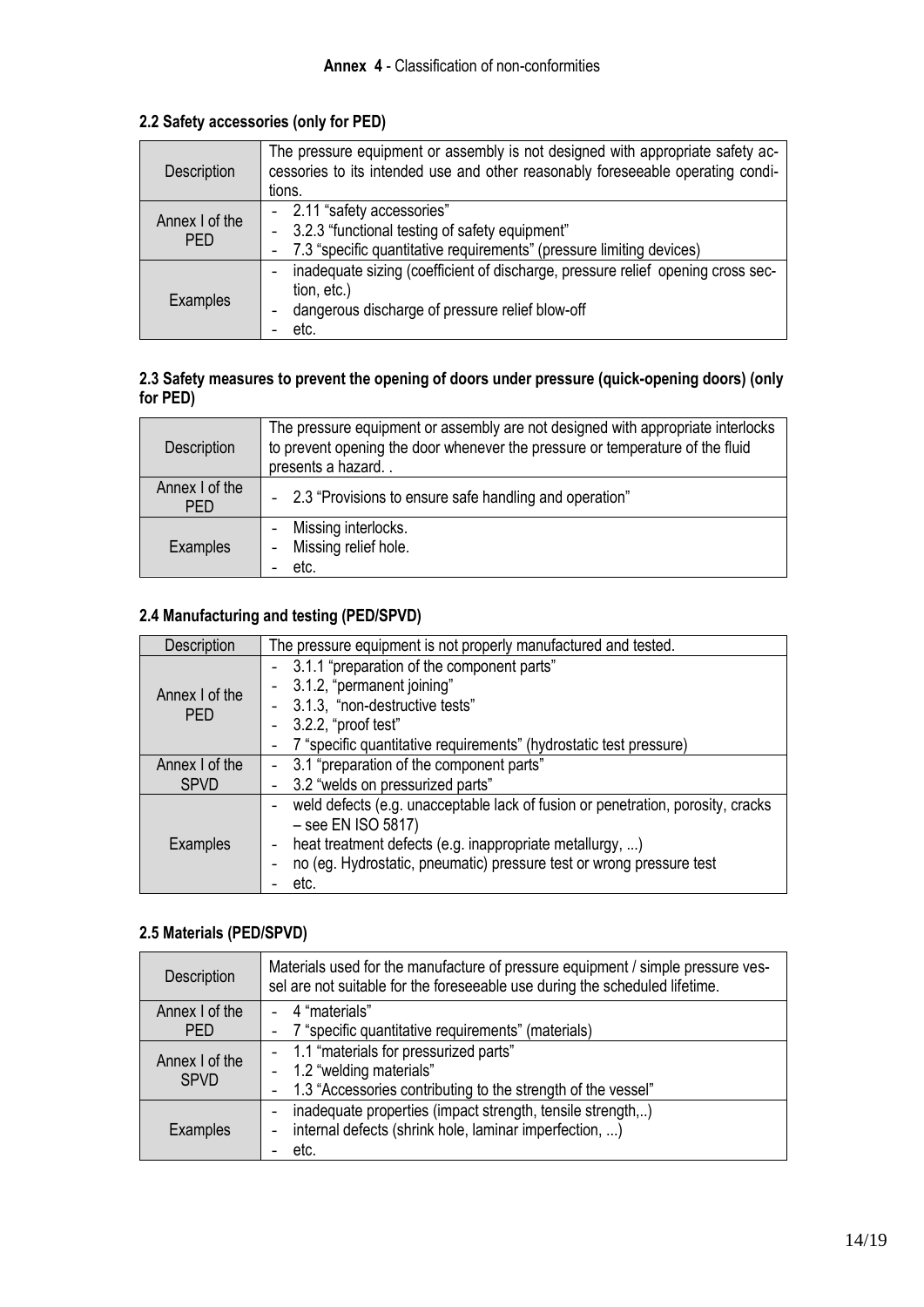#### **Extract from RAPEX guidelines** – risk assessment part (section 5)

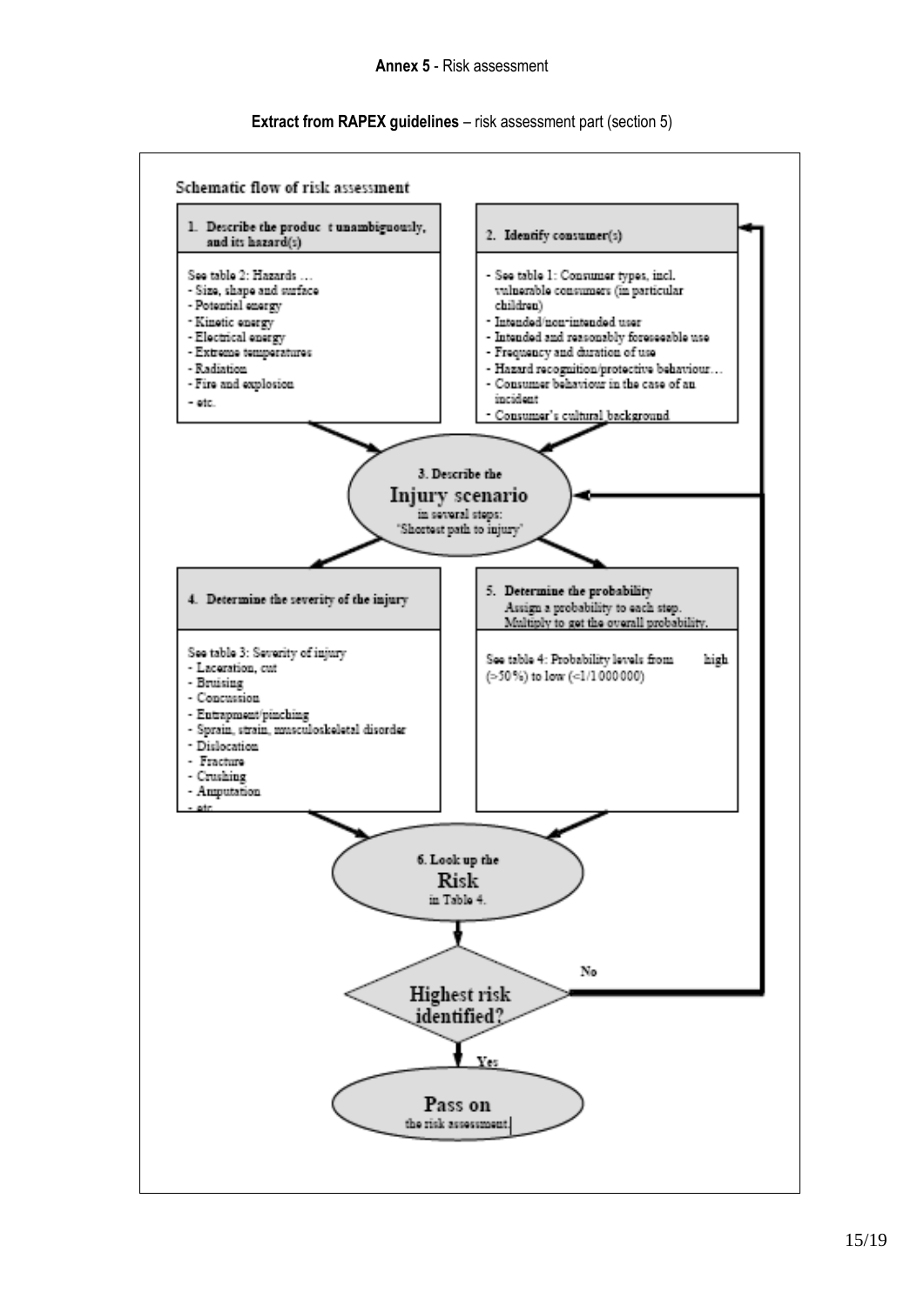**Example n°1:** Sandblaster ( $V = xx$  I;  $PS = 8$  bar) with shortcomings in the longitudinal weld

| Hazard Group:                                               | Kinetic energy                                                                                     |             |
|-------------------------------------------------------------|----------------------------------------------------------------------------------------------------|-------------|
| Hazard Type:                                                | Flying objects                                                                                     |             |
| Consumer                                                    |                                                                                                    |             |
| Consumer Type:                                              | Other consumers - Consumers other than vulnerable or very vulnerable<br>consumers                  |             |
|                                                             | How the hazard causes an injury to the consumer                                                    |             |
| Injury scenario:                                            | Person is hit by the flying objects or blast wave and depending on the<br>energy sustains injuries |             |
| <b>Severity of Injury</b>                                   |                                                                                                    |             |
| Injury:                                                     | Fracture                                                                                           |             |
| Level:                                                      | 4<br>Neck<br>Spinal column                                                                         |             |
| Probability of the steps to injury                          |                                                                                                    |             |
| Step(s) to Injury                                           |                                                                                                    | Probability |
| Step 1: Pressure vessel bursts due to imperfect weld seams. |                                                                                                    | >70%        |
|                                                             | Step 2: Parts of the vessel tear off and accelerate.                                               | >90%        |
|                                                             | Step 3: A person is is in close proximity to the vessel.                                           | >70%        |
|                                                             | Step 4: The person is hit by parts or knocked over by burst wave. $> 70$ %                         |             |
| Step 5: Person sustains injuries.                           |                                                                                                    | $100\%$     |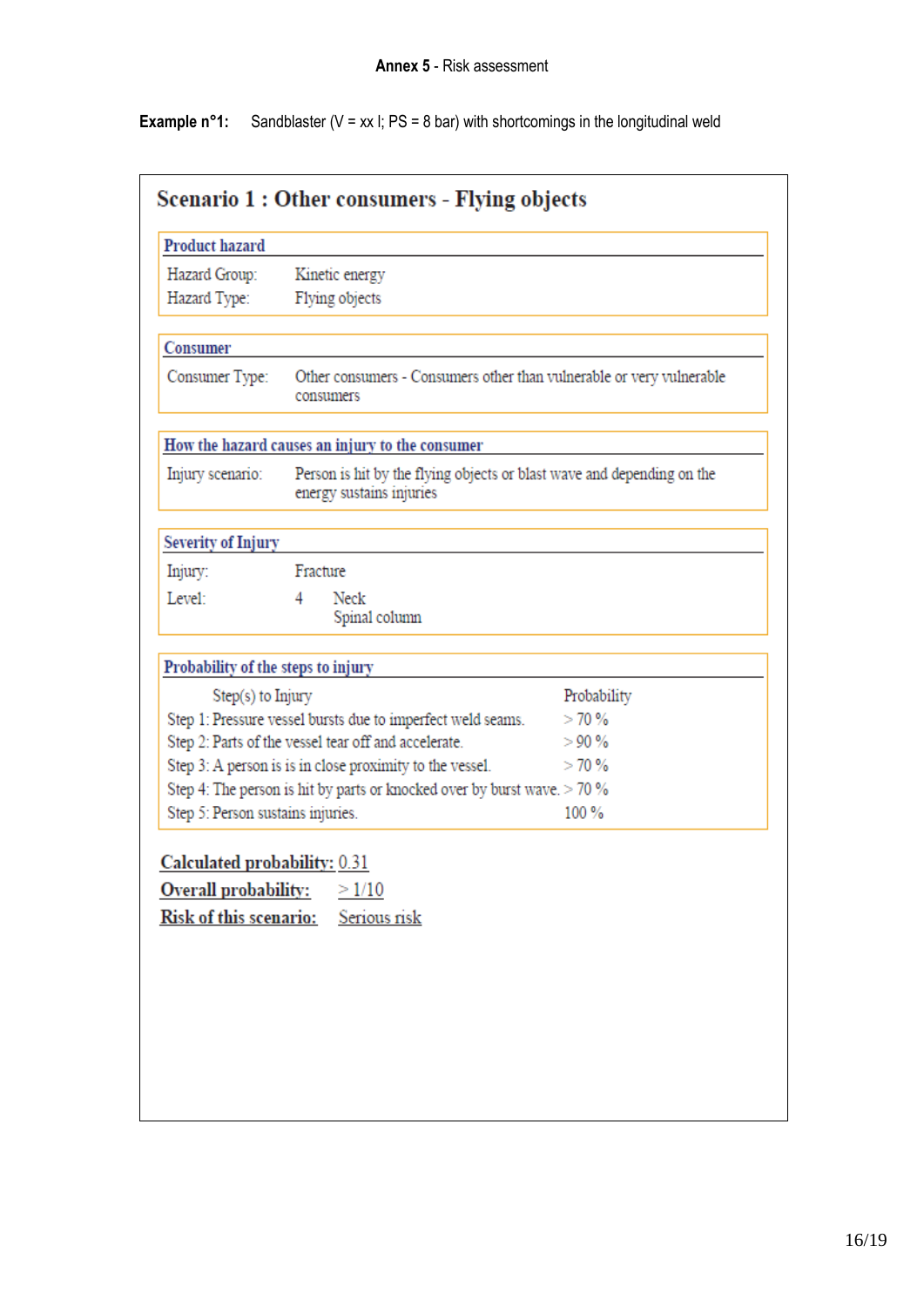**Example n°2:** Portable fire extinguisher (powder, 6 kg) with shortcomings in the circumferential weld

| <b>Product hazard</b>                                                                    |                                                                                     |             |
|------------------------------------------------------------------------------------------|-------------------------------------------------------------------------------------|-------------|
| Hazard Group:                                                                            | Kinetic energy                                                                      |             |
| Hazard Type:                                                                             | Flying objects                                                                      |             |
| Consumer                                                                                 |                                                                                     |             |
| Consumer Type:                                                                           | Other consumers - Consumers other than vulnerable or very vulnerable<br>consumers   |             |
|                                                                                          | How the hazard causes an injury to the consumer                                     |             |
| Injury scenario:                                                                         | Rupture of the weld and tearing of the bottom                                       |             |
| <b>Severity of Injury</b>                                                                |                                                                                     |             |
| Injury:                                                                                  | Bruising (abrasion/ contusion, swelling, oedema)                                    |             |
| Level:                                                                                   | 2<br>Major                                                                          |             |
|                                                                                          | $>25$ cm <sup>2</sup> on face                                                       |             |
|                                                                                          | >50 cm <sup>2</sup> on body                                                         |             |
| Probability of the steps to injury                                                       |                                                                                     |             |
| $Step(s)$ to $Injury$                                                                    |                                                                                     | Probability |
| Step 1: The vessel will burst due to temperature related increase in pressure<br>$100\%$ |                                                                                     |             |
| sources of heat.                                                                         | Step 2: A dangerous increase in temperature and pressure will occur due to external | >1/50       |
|                                                                                          | Step 3: A person will be in close proximity of the busting extinguisher.            | >1/100      |
| Step 4: An injury will occur.                                                            |                                                                                     | > 70%       |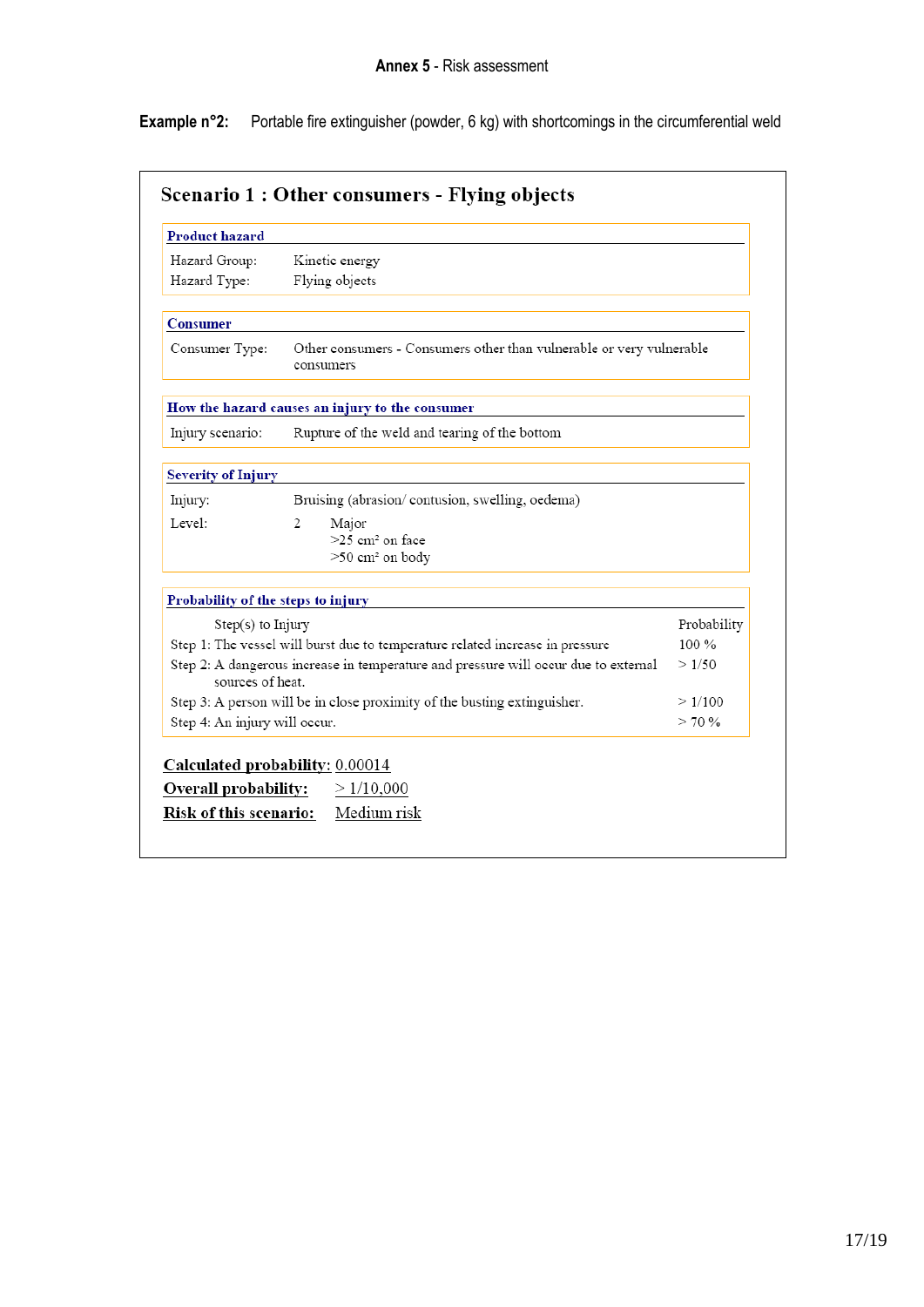**Example n°3:** Mobile air receiver (V = 50 l; PS = 8 bar)

| <b>Product hazard</b>                                    |                                                                                     |             |
|----------------------------------------------------------|-------------------------------------------------------------------------------------|-------------|
| Hazard Group:                                            | Kinetic energy                                                                      |             |
| Hazard Type:                                             | Flying objects                                                                      |             |
| Consumer                                                 |                                                                                     |             |
| Consumer Type:                                           | Other consumers - Consumers other than vulnerable or very vulnerable<br>consumers   |             |
|                                                          | How the hazard causes an injury to the consumer                                     |             |
| Injury scenario:                                         | Person is hit by the flying object and depending on the energy sustains<br>injuries |             |
| <b>Severity of Injury</b>                                |                                                                                     |             |
| Injury:                                                  | Bruising (abrasion/ contusion, swelling, oedema)                                    |             |
| Level:                                                   | 2<br>Major                                                                          |             |
|                                                          | $>25$ cm <sup>2</sup> on face                                                       |             |
|                                                          | >50 cm <sup>2</sup> on body                                                         |             |
| Probability of the steps to injury                       |                                                                                     |             |
| Step(s) to Injury                                        |                                                                                     | Probability |
| Step 1: vessel will burst due to the imperfect weld seam |                                                                                     | >1/10       |
| Step 2: parts will tear off                              |                                                                                     | >1/5        |
|                                                          | Step 3: a person will be in close proximity of the bursting vessel $> 50$ %         |             |
| Step 4: an injury will occur                             |                                                                                     | >70%        |
| Calculated probability: 0.007                            |                                                                                     |             |
| <b>Overall probability:</b>                              | >1/1,000                                                                            |             |
| <b>Risk of this scenario:</b>                            | High risk                                                                           |             |